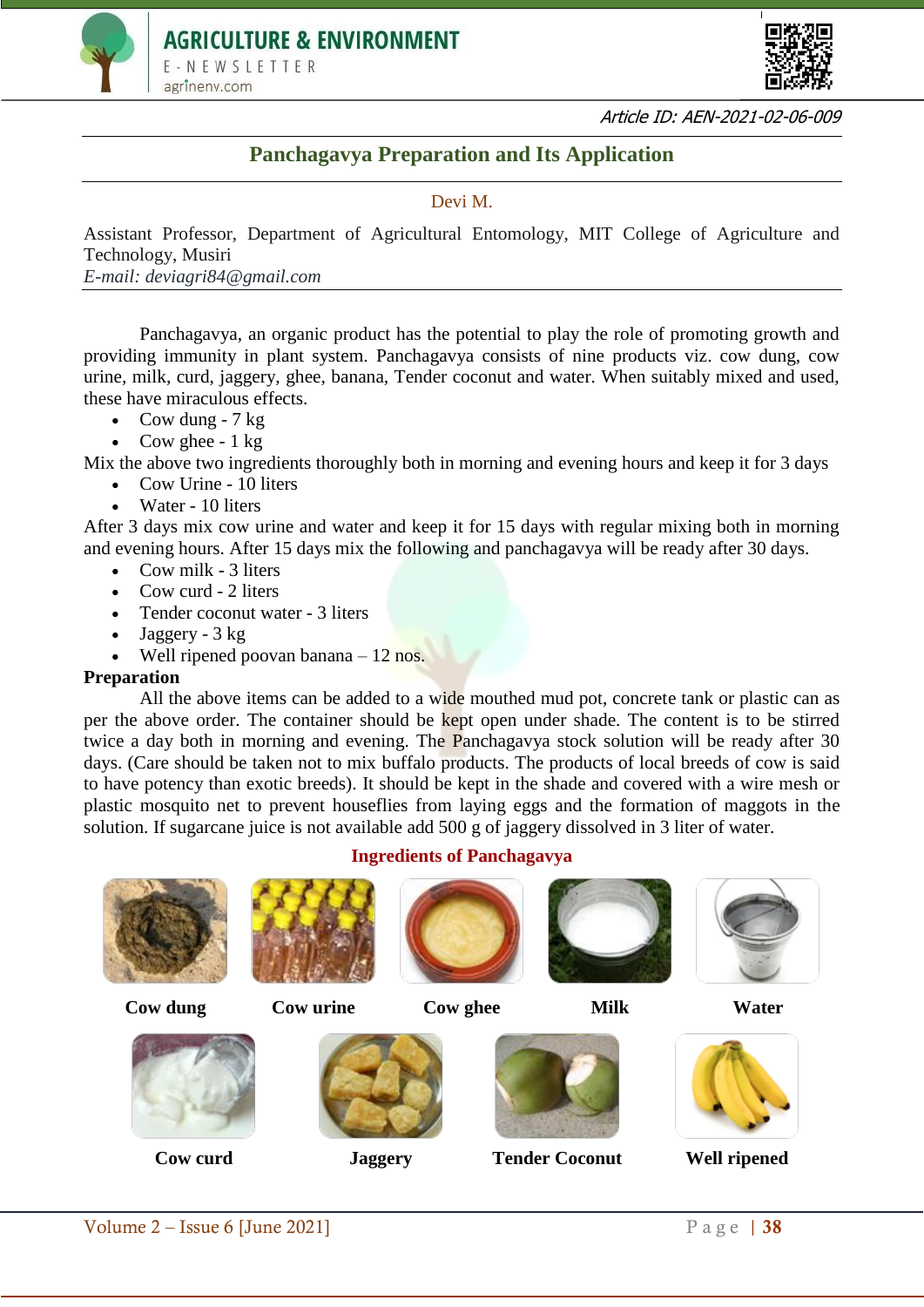



#### **poovan banana**

#### **Recommended dosage**

#### **Spray system**

3% solution was found to be most effective compared to the higher and lower concentrations investigated. Three litres of Panchagavya to every 100 litres of water is ideal for all crops. The power sprayers of 10 litres capacity may need 300 ml/tank. When sprayed with power sprayer, sediments are to be filtered and when sprayed with hand operated sprayers, the nozzle with higher pore size has to be used.

#### **Flow system**

The solution of Panchagavya can be mixed with irrigation water at 50 litres per hectare either through drip irrigation or flow irrigation

## **Seed/seedling treatment**

3% solution of Panchagavya can be used to soak the seeds or dip the seedlings before planting. Soaking for 20 minutes is sufficient. Rhizomes of Turmeric, Ginger and sets of Sugarcane can be soaked for 30 minutes before planting.

#### **Seed storage**

3% of Panchagavya solution can be used to dip the seeds before drying and storing them.

#### **Periodicity**

Pre flowering phase : Once in 15 days, two sprays depending upon duration of crops Flowering and pod setting: Once in 10 days, two sprays stage

Fruit/Pod maturation stage : Once during pod maturation

| <b>Crops</b> | <b>Time schedule</b>                                                                              |
|--------------|---------------------------------------------------------------------------------------------------|
| Rice         | 10,15,30 and 50th days after transpalnting                                                        |
| Sunflower    | 30,45 and 60 days after sowing                                                                    |
| Black gram   | Rainfed: 1st flowering and 15 deays after flowering<br>Irrigated: 15, 25 and 40 days after sowing |
| Green gram   | 15, 25, 30, 40 and 50 days after sowing                                                           |
| Castor       | 30 and 45 days after sowing                                                                       |
| Groundnut    | 25 and 30th days after sowing                                                                     |
| Bhendi       | $30, 45, 60$ and 75 days after sowing                                                             |
| Moringa      | Before flowering and during pod formation                                                         |
| Tomato       | Nursery and 40 days after transplanting: seed treatment with 1 % for<br>$12$ hrs                  |
| Onion        | $\vert 0, 45 \rangle$ and 60 days after transplanting                                             |
| Rose         | At the time of pruning and budding                                                                |
| Jasmine      | Bud initiation and setting                                                                        |
| Vanilla      | Dipping setts before planting                                                                     |

## **Time of application of Panchagavya for different crops is given as follows**

## **Effect of Panchagavya**

#### **Leaf**

Plants sprayed with Panchagavya invariably produce bigger leaves and develop denser canopy. The photosynthetic system is activated for enhanced biological efficiency, enabling synthesis of maximum metabolites and photosynthates.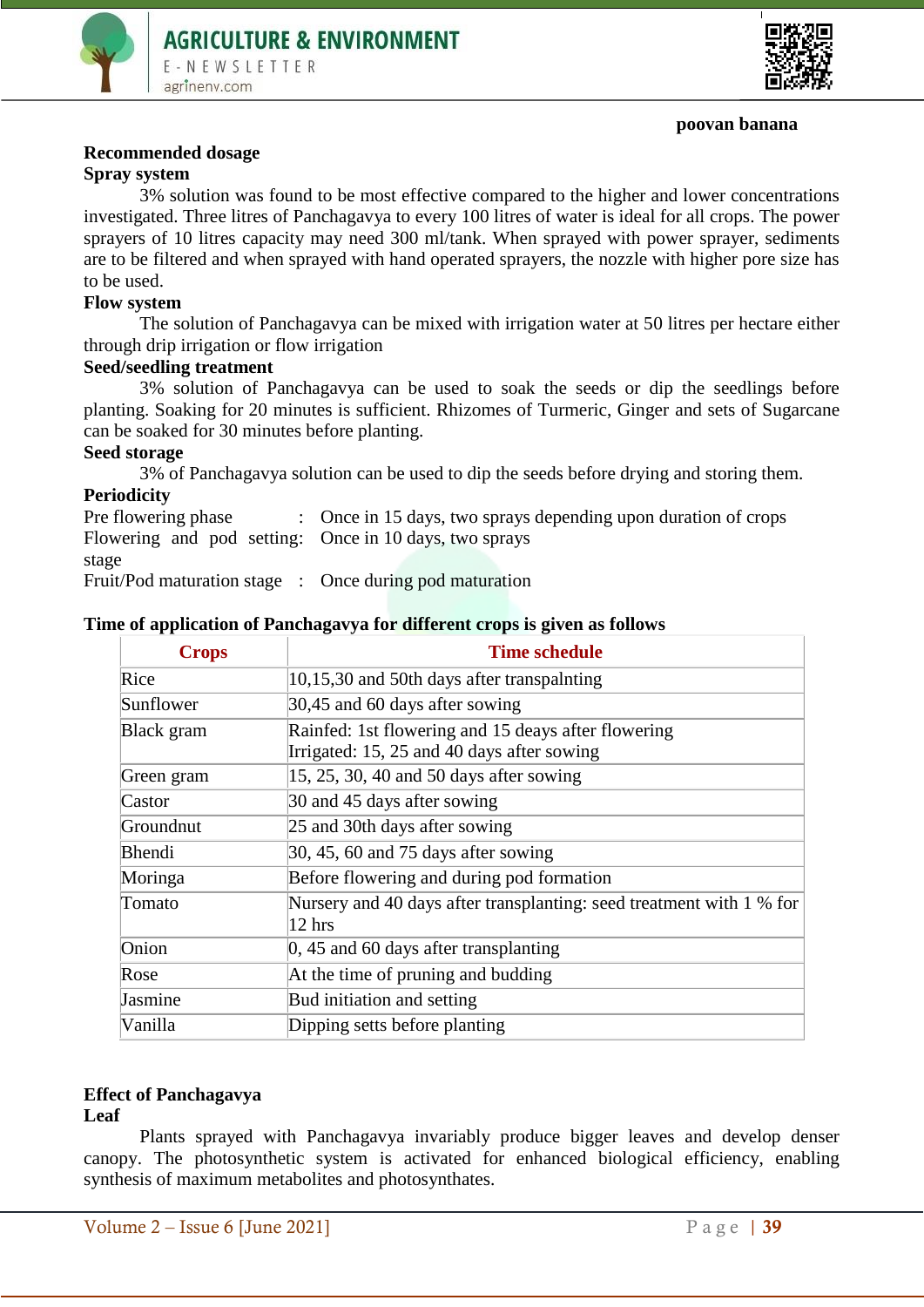



#### **Stem**

The trunk produces side shoots, which are sturdy and capable of carrying maximum fruits to maturity. Branching is comparatively high.

## **Roots**

The rooting is profuse and dense. Further they remain fresh for a long time. The roots spread and grow into deeper layers were also observed. All such roots help maximum intake of nutrients and water.

#### **Yield**

There will be yield depression under normal circumstances, when the land is converted to organic farming from inorganic systems of culture. The key feature of Panchagavya is its efficacy to restore the yield level of all crops when the land is converted from inorganic cultural system to organic culture from the very first year. The harvest is advanced by 15 days in all the crops.It not only enhances the shelf life of vegetables, fruits and grains, but also improves the taste. By reducing or replacing costly chemical inputs, Panchagavya ensures higher profit and liberates the organic farmers from loan.

#### **Drought Hardiness**

A thin oily film is formed on the leaves and stems, thus reducing the evaporation of water. The deep and extensive roots developed by the plants allow to withstand long dry periods. Both the above factors contribute to reduce the irrigation water requirement by 30% and to ensure drought hardiness.

#### **Panchagavya for animal health**

Panchagavya is a living elixir of many micro organisms, bacteria, fungi, proteins, carbohydrates, fats, amino acids, vitamins, enzymes, known and unknown growth promoting factors micronutrients trace elements antioxidant and immunity enhancing factors.

When taken orally by animals and human beings, the living micro organisms in the Panchagavya stimulate the immune system and produce lot of antibodies against the ingested microorganisms. It acts like vaccine. This response of the body increases the immunity of animals and humans and thus helps to prevent illness and cures disease. It slows down the aging process and restores youthfulness. The other factors present in Panchagavya improve apetite, digestion and assimilation and elimination of toxins in the body. Constipation is totally cured. Thus the animals and humans become hale and healthy with shining hair and skin. The weight gains are impressive.

## **Pigs**

Panchagavya was mixed with drinking water or feed at the rate of 10 ml  $-$  50 ml/pig depending upon the age and weight. The pigs became healthy and disease free. They gained weight at a faster rate. The feed to weight conversion ratio increased tremendously. This helped the piggery owners to reduce the feed cost and to get very good returns due to increased weight.

#### **Goats and Sheep**

The goats and sheep became healthy and gained more weight in a short period after having administered 10 ml to 20 ml Panchagavya per animal per day depending upon the age. **Cows**

By mixing Panchagavya with animal feed and water at the rate of 100 ml per cow per day, cows become healthier with increased milk yield, fat content and SNF. The rate of conception increased. The retained placenta, mastitis and foot and mouth disease became things of the past. Now the skin of the cow is shiny with more hair and looks more beautiful. Instead of spraying urea on paddy straw (hay) before staking, a few farmers sprayed the 3 percent solution of Panchagavya, layer after layer during the staking and allowed it to ferment. The cows preferred such hay compared to unsprayed hay stock.